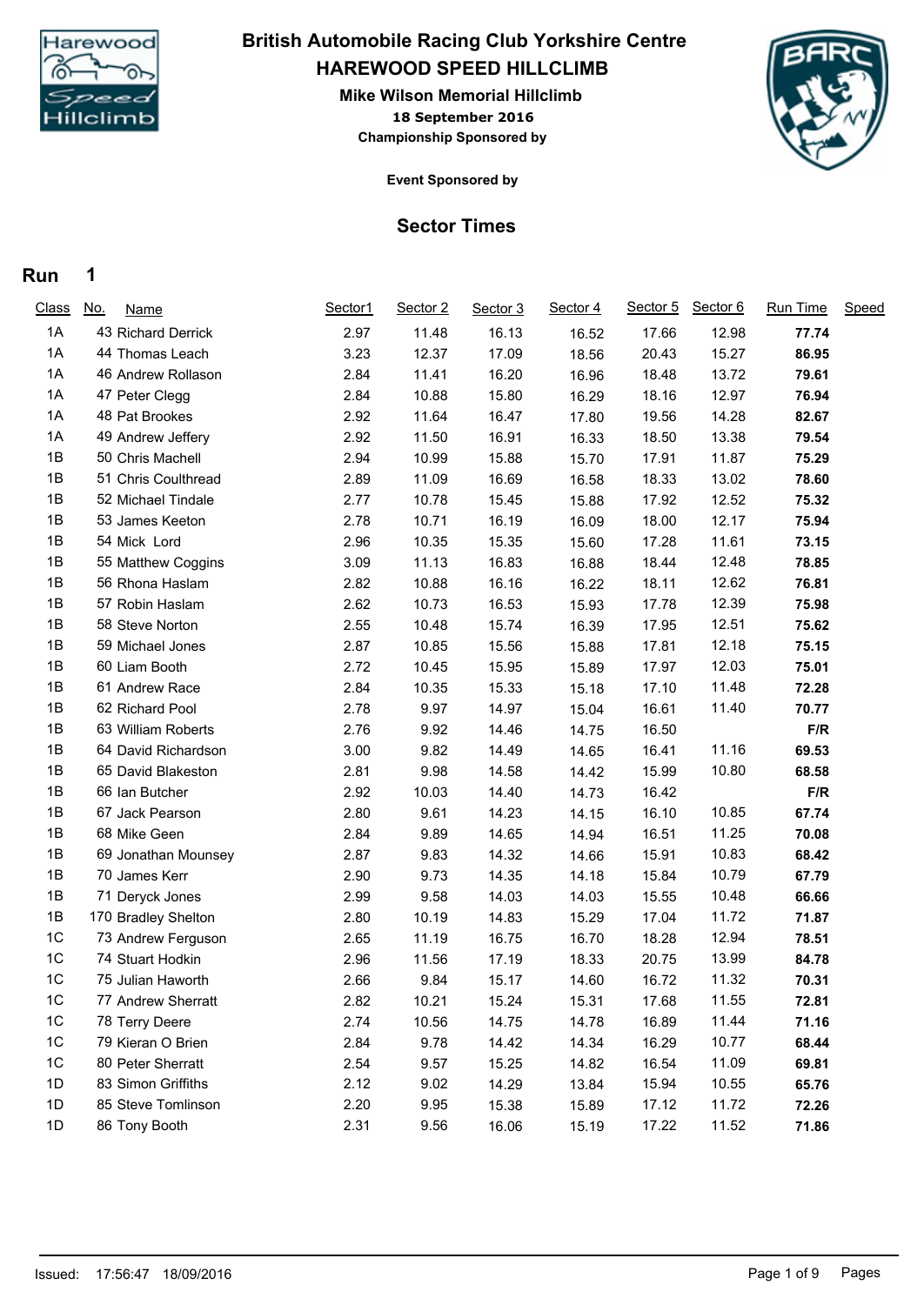| 1D            | 87 Peter Day           | 2.40 | 9.52  | 14.31 | 14.57 | 16.77 | 10.89 | 68.46       |
|---------------|------------------------|------|-------|-------|-------|-------|-------|-------------|
| 1D            | 88 Francis Cooper      | 2.43 | 9.66  | 14.50 | 14.75 | 16.66 | 12.79 | 70.79       |
| 1D            | 90 Richard Archbould   | 2.19 | 9.19  | 14.11 | 14.01 | 15.26 | 10.53 | 65.29       |
| 1D            | 91 Graham Cox          | 2.08 | 8.82  | 13.76 | 13.71 | 15.21 | 10.37 | 63.95       |
| 1F            | 76 Mark Richardson     | 2.93 | 10.48 | 15.99 | 15.91 | 17.72 | 11.89 | 74.92       |
| 1F            | 84 Damien Bradley      | 2.08 | 9.75  | 14.74 | 16.18 | 17.54 | 12.66 | 72.95       |
| 1F            | 89 Stephen Moore       | 2.28 | 8.62  | 13.51 | 13.43 | 14.76 | 10.28 | 62.88       |
| 1F            | 92 Steven Darley       | 1.95 | 8.63  | 13.55 | 13.67 | 15.32 | 10.10 | 63.22       |
| 1F            | 95 David McGeachie     | 2.26 | 9.69  | 14.74 | 15.35 | 16.84 | 11.28 | 70.16       |
| 1F            | 97 Russell Hunter      | 2.73 | 10.17 | 15.55 | 15.82 | 17.77 | 11.79 | 73.83       |
| 1F            | 98 Kevin Hamilton      | 2.71 | 10.36 | 14.87 | 15.14 | 17.66 | 11.64 | 72.38       |
| 1F            | 99 Martin Rowe         | 2.64 | 9.54  | 14.00 | 14.39 | 15.95 | 10.93 | 67.45       |
| 1F            | 100 Roger Fish         | 2.46 | 9.94  | 13.88 | 14.21 | 16.47 | 11.13 | 68.09       |
| 1F            | 101 Ronnie MacGregor   | 2.68 | 9.46  | 14.06 | 14.24 | 16.30 | 10.86 | 67.60       |
| 2A            | 106 Chris Bradley      | 3.03 | 10.89 | 15.76 | 15.77 | 17.54 | 12.54 | 75.53       |
| 2A            | 107 Leon Franks        | 2.60 | 9.45  | 13.96 | 13.99 | 15.45 | 10.75 | 66.20       |
| 2A            | 108 Simon Medley       | 2.61 | 9.55  | 13.56 | 14.03 | 16.11 | 10.69 | 66.55       |
| 2A            | 109 Daniel Hollis      | 2.53 | 9.44  | 13.67 | 13.55 | 15.16 | 10.06 | 64.41       |
| 2A            | 110 Michael Bellerby   | 2.67 | 9.14  | 13.18 | 13.23 | 14.40 | 9.86  | 62.48       |
| 2B            | 115 David Leach        | 2.70 | 10.37 | 15.85 | 15.54 | 17.03 | 11.95 | 73.44       |
| 2B            | 116 Terry Marshall     | 2.51 | 10.03 | 14.08 | 14.60 | 16.76 | 11.32 | 69.30       |
| 2B            | 117 Richard Vale       | 2.59 | 8.98  | 13.43 | 13.58 | 15.13 | 10.14 | 63.85       |
| 2B            | 118 Derek Leetham      | 2.50 | 8.81  | 13.29 | 13.46 | 15.16 | 10.26 | 63.48       |
| 2B            | 816 Richard Palmer     | 2.68 | 9.09  | 14.01 | 14.31 | 15.23 | 10.59 | 65.91       |
| 2E            | 122 Pete Gabbatiss     | 2.44 | 10.28 | 15.04 | 15.74 | 16.61 | 11.47 | 71.58       |
| 2E            | 123 Phillip Wood       | 2.63 | 10.75 | 15.96 | 16.49 | 18.62 | 12.55 | 77.00       |
| 2E            | 124 Chris Brooks       | 2.33 | 9.27  | 13.77 | 14.05 | 15.55 | 10.40 | 65.37       |
| 3A            | 129 Jonathan North     | 3.00 | 10.45 | 15.74 | 16.79 | 17.25 | 12.05 | 75.28       |
| 3A            | 130 Roy Bolderson      | 2.60 | 9.98  | 15.30 | 15.46 | 16.94 | 11.77 | 72.05       |
| 3B            | 133 Dean Maddock       | 2.77 | 9.67  | 14.00 | 14.62 | 15.97 | 11.11 | 68.14       |
| 3B            | 134 Neil Brogden       | 2.90 | 9.68  | 14.65 | 14.58 | 16.12 | 10.88 | 68.81       |
| 3B            | 135 David Purdy        | 2.96 | 10.18 | 14.59 | 14.86 | 16.84 | 11.36 | 70.79       |
| 3B            | 136 Karl Stevens       | 2.46 | 9.06  | 13.57 | 13.94 | 15.18 | 10.56 | 64.77       |
| $3\mathsf{B}$ | 137 Paul Nutter        | 2.42 | 10.01 | 13.77 | 14.06 | 15.44 | 10.23 | 65.93       |
| 3B            | 138 Jeremy Nolan       | 2.83 | 9.91  | 14.42 | 14.14 | 16.26 | 11.36 | 68.92       |
| 3B            | 139 Edd Powley         | 2.74 | 9.72  | 14.43 | 14.55 | 16.22 | 11.16 | 68.82       |
| 3B            | 140 Steve Bailey       | 2.50 | 8.83  | 13.42 | 13.01 | 14.66 | 9.77  | 62.19       |
| 3B            | 141 Paul Martin        | 2.59 | 8.98  | 13.16 | 13.12 | 14.77 | 9.81  | 62.43       |
| 3B            | 142 Tracey Taylor West | 2.30 | 8.84  | 12.87 | 13.07 | 14.43 |       | ${\sf F/R}$ |
| 3B            | 143 Sarah Bosworth     | 2.17 | 8.55  | 12.53 | 12.58 | 14.75 | 9.48  | 60.06       |
| 3C            | 145 Guy Corner         | 2.83 | 9.41  | 14.27 | 14.15 | 15.71 | 10.94 | 67.31       |
| 3C            | 147 Rob Attwood        | 2.13 | 8.58  | 13.40 | 13.20 | 16.35 | 10.16 | 63.82       |
| 3C            | 149 Joe Cross          | 2.13 | 8.80  | 13.28 | 12.99 | 14.37 | 9.66  | 61.23       |
| 3F            | 152 Mick Dent          | 2.27 | 8.68  | 12.65 | 12.71 | 13.94 | 9.41  | 59.66       |
| 3F            | 154 Chris Boyd         | 2.19 | 8.60  | 13.56 | 13.50 | 14.25 | 9.75  | 61.85       |
| 3F            | 155 Andrew Steel       | 2.46 | 8.87  | 13.28 | 12.65 | 14.23 | 9.29  | 60.78       |
| 3F            | 156 Richard Cartledge  | 2.29 | 9.29  | 13.53 | 13.81 | 15.52 | 10.20 | 64.64       |
| 3F            | 157 Harry Moody        | 2.04 | 9.11  | 13.57 | 13.45 | 14.62 | 9.87  | 62.66       |
| 3F            | 158 Robert Bellerby    | 2.42 | 8.32  | 12.67 | 12.32 | 14.11 | 9.38  | 59.22       |
| 3G            | 162 Gareth Coleman     | 2.71 | 10.17 | 13.72 | 13.42 | 15.08 | 10.08 | 65.18       |
| 3G            | 163 Les Golding        | 2.47 | 9.66  | 13.96 | 13.91 | 15.31 | 10.61 | 65.92       |
| 3G            | 164 Geoff Hill         | 2.57 | 10.41 | 15.11 | 15.54 | 17.46 | 11.96 | 73.05       |
| 3G            | 165 Graham Denholm     | 2.67 | 9.28  | 13.75 | 13.72 | 14.94 | 9.94  | 64.30       |
|               |                        |      |       |       |       |       |       |             |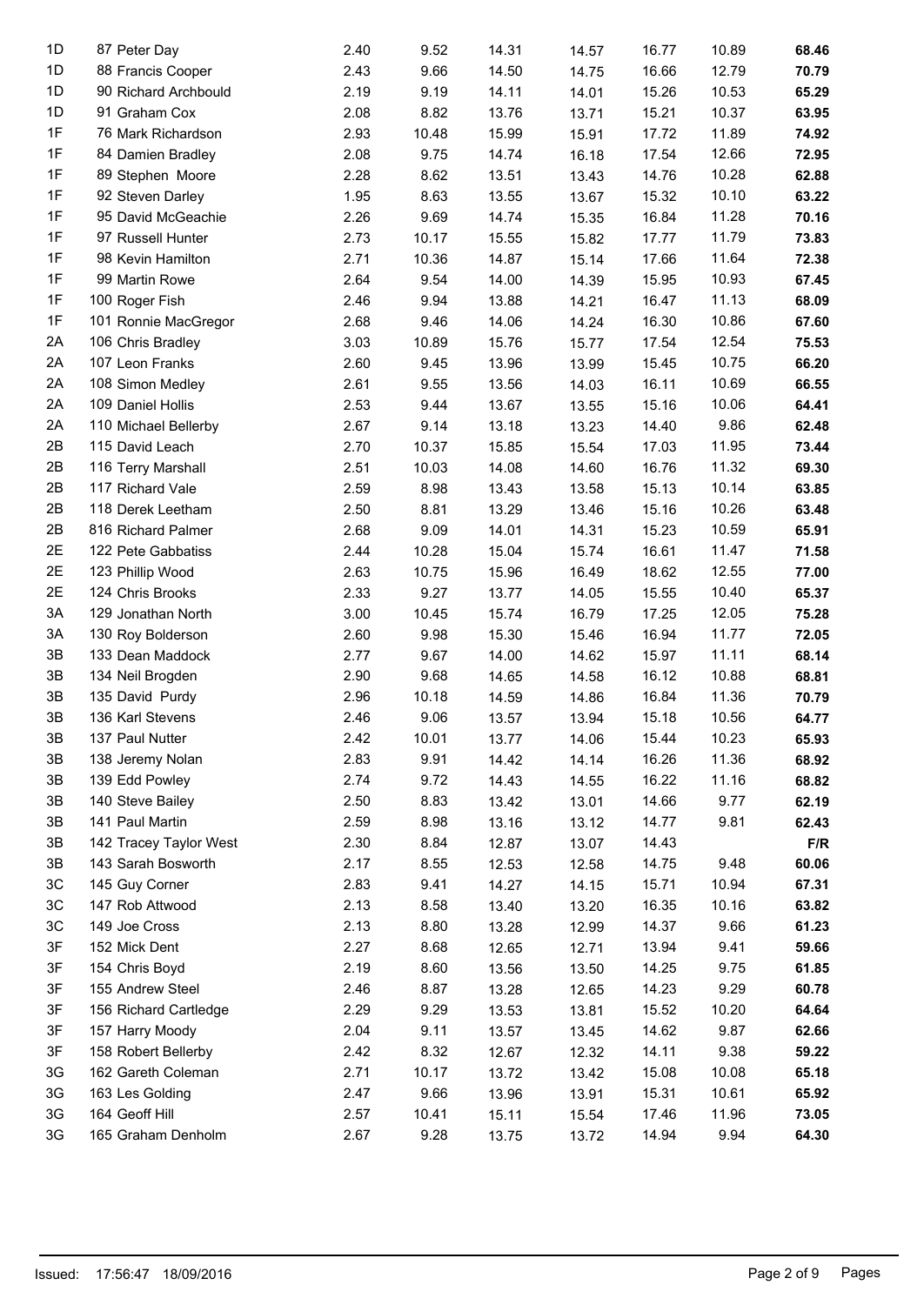| 3G  | 862 Darren Coleman       | 2.70 | 9.13  | 12.84 | 12.81 | 14.64 | 9.36  | 61.48  |  |
|-----|--------------------------|------|-------|-------|-------|-------|-------|--------|--|
| 4A  | 169 Philip Ducker        | 2.10 | 8.55  | 12.56 | 12.74 | 14.28 | 9.77  | 60.00  |  |
| 4A  | 171 Steven Wright        | 2.54 | 10.67 | 15.15 | 15.98 | 17.34 | 12.32 | 74.00  |  |
| 4A  | 172 David MacFarlane     | 2.34 | 8.43  | 12.76 | 13.12 | 14.34 | 9.61  | 60.60  |  |
| 4A  | 173 John Prickett        | 2.38 | 8.08  | 12.48 | 12.16 | 13.36 | 9.25  | 57.71  |  |
| 4A  | 174 Ben Lovell           | 2.49 | 8.07  | 11.75 | 11.83 | 13.19 | 8.68  | 56.01  |  |
| 4A  | 869 Colin Ducker         | 2.25 | 8.98  | 13.17 | 13.14 | 14.63 | 10.04 | 62.21  |  |
| 5A  | 178 Thomas Vaughan       | 2.25 | 9.24  | 13.47 | 13.75 | 15.11 | 10.00 | 63.82  |  |
| 5A  | 179 Eve Whitehead        | 2.31 | 8.75  | 13.02 | 13.48 | 15.77 | 10.46 | 63.79  |  |
| 5A  | 180 Stephen Gamble       | 2.40 | 8.79  | 13.12 | 13.25 | 14.81 | 10.05 | 62.42  |  |
| 5A  | 181 David Tatham         | 2.21 | 8.47  | 12.01 | 12.26 | 13.74 | 9.41  | 58.10  |  |
| 5A  | 182 Chris Thurgar Dawson | 2.33 | 8.28  | 12.51 | 12.36 | 13.60 | 8.89  | 57.97  |  |
| 5A  | 183 John Stockley        | 2.33 | 7.84  | 12.30 | 12.33 | 13.64 | 9.67  | 58.11  |  |
| 5A  | 184 Ed Carter            | 2.26 | 8.04  | 12.09 | 12.13 | 13.28 | 8.90  | 56.70  |  |
| 5A  | 884 Steve Carter         | 2.22 | 7.89  | 23.24 | 18.07 | 20.64 | 13.39 | 85.45  |  |
| 5B  | 188 Ben Tranter          | 2.46 | 9.05  | 12.88 | 12.98 | 14.58 | 9.82  | 61.77  |  |
| 5B  | 888 Robert Spedding      | 2.43 | 9.02  | 12.95 | 13.04 | 14.96 | 10.05 | 62.45  |  |
| 5C  | 192 Peter D Smith        | 2.37 | 7.53  | 12.15 | 11.67 | 13.02 | 8.75  | 55.49  |  |
| 5C  | 193 Morgan Jenkins       | 1.71 | 7.76  | 11.76 | 11.34 | 12.78 | 8.52  | 53.87  |  |
| 5C  | 194 Simon Ambler         | 2.30 | 8.59  | 12.73 | 12.20 | 13.62 | 9.09  | 58.53  |  |
| 5C  | 893 Amy Tomlin           | 2.04 | 7.83  | 12.47 | 12.15 | 13.64 | 8.79  | 56.92  |  |
| 5D  | 198 George Bleasdale     | 2.17 | 7.73  | 12.97 | 12.23 | 14.30 | 9.81  | 59.21  |  |
| 5D  | 199 Geoff Guille         | 2.03 | 8.11  | 12.63 | 12.15 | 13.74 | 9.12  | 57.78  |  |
| 5D  | 200 John Chacksfield     | 2.13 | 7.44  | 11.80 | 11.27 | 12.82 |       | F/R    |  |
| 5E  | 204 Sandra Tomlin        | 2.12 | 7.55  | 12.39 | 12.67 | 13.43 | 8.41  | 56.57  |  |
| 6C  | 45 Andy Winston          | 3.86 | 13.47 | 17.05 | 19.13 | 20.56 | 15.91 | 89.98  |  |
| 6C  | 205 Carl Wattam          | 2.90 | 9.86  | 14.49 | 14.79 | 16.42 | 10.93 | 69.39  |  |
| 6C  | 206 Leon Bachelier       | 2.98 | 10.56 | 15.69 | 15.71 | 17.55 | 12.15 | 74.64  |  |
| 6C  | 207 Allan Scott          | 3.25 | 11.68 | 16.53 | 15.99 | 17.75 | 12.40 | 77.60  |  |
| 6C  | 208 Bryan Simpson        | 2.69 | 10.09 | 15.43 | 15.37 | 17.25 | 11.82 | 72.65  |  |
| 6C  | 209 Jolyon Harrison      | 2.68 | 10.42 | 15.39 | 15.73 | 19.06 | 12.47 | 75.75  |  |
| 6C  | 210 Angus Buchan         | 2.79 | 10.93 | 15.58 | 16.59 | 18.56 | 12.59 | 77.04  |  |
| 6C  | 211 Ian Peacock          | 2.86 | 11.14 | 16.08 | 17.38 | 18.03 | 12.86 | 78.35  |  |
| 6C  | 212 Steve Dennis         | 2.77 | 10.16 | 13.95 | 14.42 | 15.73 | 10.73 | 67.76  |  |
| 6C  | 213 Les Procter          | 2.79 | 10.15 | 14.99 | 14.95 | 17.03 | 11.57 | 71.48  |  |
| 6C  | 214 Jim Johnstone        | 2.76 | 10.30 | 14.89 | 14.81 | 16.82 | 11.36 | 70.94  |  |
| 15A | 17 Neil Walmsley         | 2.77 | 11.58 | 16.28 | 17.50 | 19.12 | 13.31 | 80.56  |  |
| 15A | 18 Ian Howlett           | 2.80 | 10.84 | 15.34 | 15.84 | 16.92 | 11.86 | 73.60  |  |
| 15A | 19 Helen Waddington      | 2.73 | 10.59 | 15.86 | 16.15 | 17.86 | 12.09 | 75.28  |  |
| 15A | 719 David Coulthard      | 2.75 | 10.12 | 15.16 | 15.41 | 17.47 | 11.74 | 72.65  |  |
| 15B | 24 John Wilman           | 2.85 | 10.62 | 15.85 | 15.94 | 17.72 | 12.32 | 75.30  |  |
| 15B | 25 Christopher England   | 2.48 | 10.42 | 15.49 | 15.75 | 17.70 | 11.88 | 73.72  |  |
| 15C | 29 Graeme Forrester      | 2.70 | 10.36 | 14.89 | 14.90 | 17.47 | 12.28 | 72.60  |  |
| 15C | 30 Nick Walker           | 3.03 | 11.67 | 17.44 | 17.78 | 20.04 | 13.79 | 83.75  |  |
| 15C | 31 Richard Watkinson     | 2.49 | 9.38  | 13.98 | 14.15 | 15.86 | 11.40 | 67.26  |  |
| 32  | 36 Liz Owler             | 3.36 | 17.73 | 22.83 | 24.84 | 29.74 | 23.62 | 122.12 |  |
| 32  | 37 Andy Owler            | 2.69 | 12.78 | 16.41 | 17.30 | 18.79 | 13.40 | 81.37  |  |
| 32  | 38 Sheridan Bell         | 2.67 | 10.87 | 15.91 | 16.08 | 18.17 | 12.78 | 76.48  |  |
| 32  | 39 Johnny Hulme          | 2.43 | 10.30 | 15.53 | 15.59 | 17.19 | 11.45 | 72.49  |  |
| 32  | 41 Jon Williams          | 2.72 | 9.97  | 14.87 | 14.79 | 17.04 | 11.53 | 70.92  |  |
| 32  | 42 Bob Gibson            | 2.38 | 9.43  | 13.84 | 14.06 | 15.57 | 10.84 | 66.12  |  |
|     |                          |      |       |       |       |       |       |        |  |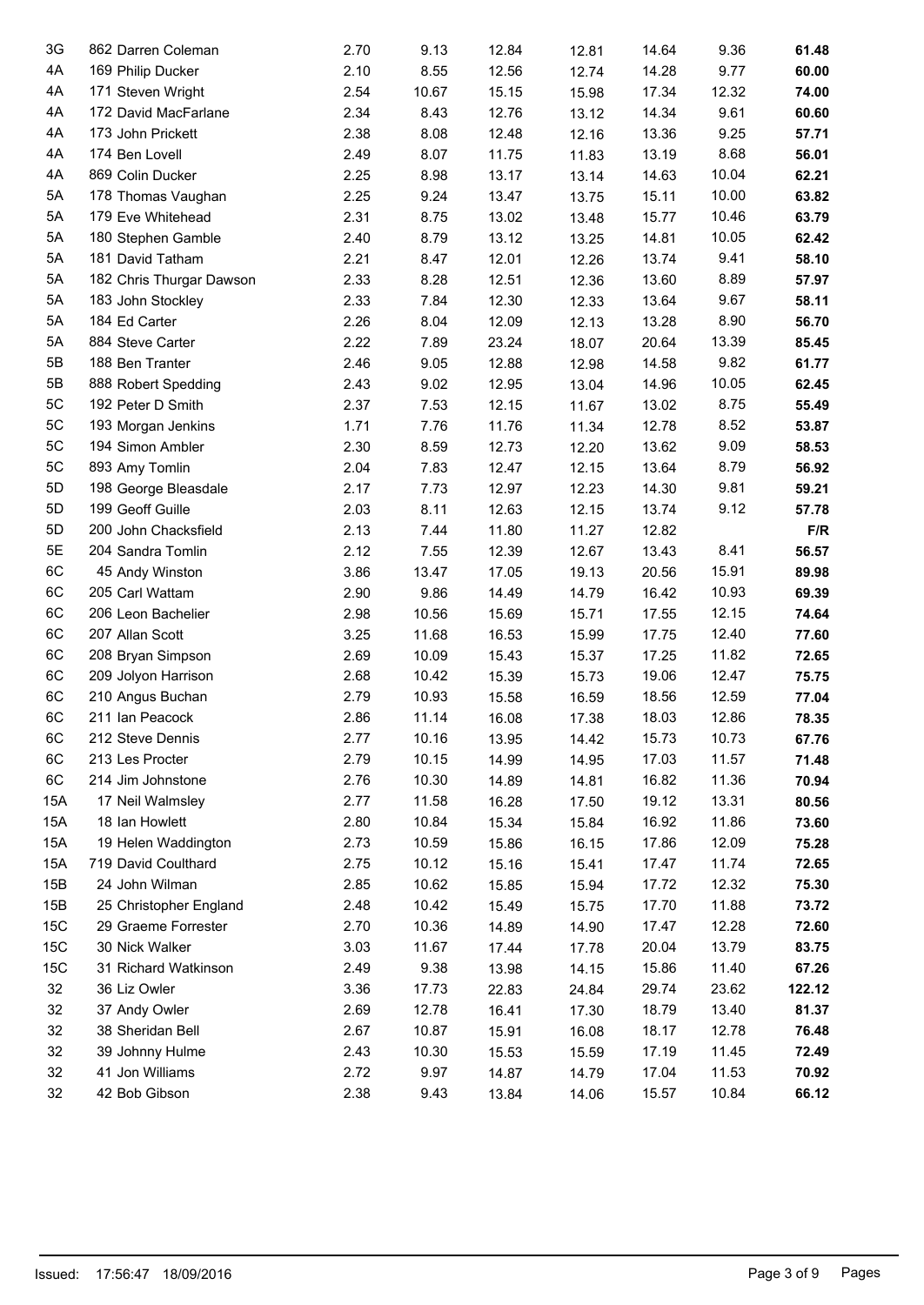## **Run 2**

| Class | <u>No.</u> | Name                 | Sector1 | Sector 2 | Sector 3 | Sector 4 | Sector 5 | Sector 6 | Run Time | Speed |
|-------|------------|----------------------|---------|----------|----------|----------|----------|----------|----------|-------|
| 1A    |            | 43 Richard Derrick   | 2.94    | 10.95    | 16.01    | 16.42    | 17.51    | 12.44    | 76.27    |       |
| 1A    |            | 44 Thomas Leach      | 3.27    | 12.29    | 16.84    | 18.40    | 20.37    | 15.46    | 86.63    |       |
| 1A    |            | 46 Andrew Rollason   | 2.87    | 11.51    | 15.90    | 17.04    | 18.49    | 13.82    | 79.63    |       |
| 1A    |            | 47 Peter Clegg       | 2.83    | 10.75    | 15.71    | 16.47    | 18.45    | 13.04    | 77.25    |       |
| 1A    |            | 48 Pat Brookes       | 2.90    | 11.77    | 16.59    | 17.35    | 20.04    | 14.09    | 82.74    |       |
| 1A    |            | 49 Andrew Jeffery    | 2.94    | 11.58    | 16.58    | 16.75    | 18.84    | 13.59    | 80.28    |       |
| 1B    |            | 50 Chris Machell     | 2.80    | 10.65    | 15.76    | 71.33    | 26.88    | 22.27    | 149.69   |       |
| 1B    |            | 51 Chris Coulthread  | 2.91    | 11.36    | 16.90    | 16.89    | 18.48    | 12.78    | 79.32    |       |
| 1B    |            | 52 Michael Tindale   | 2.81    | 10.81    | 15.64    | 16.07    | 17.95    | 12.44    | 75.72    |       |
| 1B    |            | 53 James Keeton      | 3.06    | 10.95    | 16.15    | 16.10    | 17.88    | 12.01    | 76.15    |       |
| 1B    |            | 54 Mick Lord         | 2.89    | 10.43    | 15.16    | 15.34    | 17.56    | 11.39    | 72.77    |       |
| 1B    |            | 55 Matthew Coggins   | 3.00    | 11.08    | 15.91    | 16.59    | 18.56    | 12.37    | 77.51    |       |
| 1B    |            | 56 Rhona Haslam      | 2.95    | 10.99    | 16.11    | 16.81    | 18.02    | 12.71    | 77.59    |       |
| 1B    |            | 57 Robin Haslam      | 2.55    | 10.64    | 15.75    | 15.95    | 18.09    | 12.31    | 75.29    |       |
| 1B    |            | 58 Steve Norton      | 2.62    | 10.67    | 15.73    | 16.21    | 17.89    | 12.36    | 75.48    |       |
| 1B    |            | 59 Michael Jones     | 2.87    | 10.99    | 15.61    | 16.00    | 17.89    | 12.23    | 75.59    |       |
| 1B    |            | 60 Liam Booth        | 2.74    | 10.29    | 15.84    | 15.95    | 17.92    | 11.54    | 74.28    |       |
| 1B    |            | 61 Andrew Race       | 2.88    | 10.46    | 15.71    | 15.28    | 16.95    |          | F/R      |       |
| 1B    |            | 62 Richard Pool      | 2.70    | 9.97     | 15.32    | 14.81    | 16.70    | 11.10    | 70.60    |       |
| 1B    |            | 63 William Roberts   | 2.83    | 9.82     | 14.43    | 14.82    | 53.40    | 15.78    | 111.08   |       |
| 1B    |            | 64 David Richardson  | 2.77    | 9.72     | 14.24    | 14.50    | 16.22    | 11.27    | 68.72    |       |
| 1B    |            | 65 David Blakeston   | 2.79    | 10.03    | 14.40    | 14.37    | 16.34    | 11.00    | 68.93    |       |
| 1B    |            | 66 Ian Butcher       | 2.73    | 9.68     | 14.45    | 14.41    | 16.33    | 10.93    | 68.53    |       |
| 1B    |            | 67 Jack Pearson      | 2.69    | 9.54     | 14.33    | 14.24    | 16.19    | 10.89    | 67.88    |       |
| 1B    |            | 68 Mike Geen         | 2.86    | 9.84     | 14.86    | 14.95    | 16.61    | 17.47    | 76.59    |       |
| 1B    |            | 69 Jonathan Mounsey  | 2.79    | 9.76     | 14.42    | 14.30    | 15.89    | 10.83    | 67.99    |       |
| 1B    |            | 70 James Kerr        | 2.86    | 9.64     | 14.24    | 14.18    | 16.06    | 11.09    | 68.07    |       |
| 1B    |            | 71 Deryck Jones      | 2.95    | 9.56     | 14.02    | 13.96    | 15.81    | 10.68    | 66.98    |       |
| 1B    |            | 170 Bradley Shelton  | 2.79    | 10.17    | 15.12    | 15.15    | 17.22    | 11.84    | 72.29    |       |
| 1C    |            | 73 Andrew Ferguson   | 2.57    | 11.07    | 16.16    | 16.23    | 18.06    | 12.71    | 76.80    |       |
| 1C    |            | 74 Stuart Hodkin     | 2.92    | 11.55    | 17.58    | 18.26    | 19.69    | 13.72    | 83.72    |       |
| 1C    |            | 75 Julian Haworth    | 2.68    | 10.03    | 15.17    | 15.05    | 18.51    | 11.32    | 72.76    |       |
| 1C    |            | 77 Andrew Sherratt   | 2.62    | 10.13    | 15.54    | 16.58    | 17.94    | 11.55    | 74.36    |       |
| 1C    |            | 78 Terry Deere       | 2.71    | 10.13    | 14.65    | 14.82    | 16.65    | 11.61    | 70.57    |       |
| 1C    |            | 79 Kieran O Brien    | 2.89    | 9.72     | 14.23    | 14.39    | 16.13    | 10.72    | 68.08    |       |
| 1C    |            | 80 Peter Sherratt    | 2.58    | 9.54     | 14.65    | 14.60    | 16.59    | 10.86    | 68.82    |       |
| 1D    |            | 83 Simon Griffiths   | 2.06    | 8.91     | 14.24    | 13.94    | 15.58    | 10.87    | 65.60    |       |
| 1D    |            | 85 Steve Tomlinson   | 2.22    | 10.00    | 15.64    | 16.01    | 17.17    | 11.79    | 72.83    |       |
| 1D    |            | 86 Tony Booth        | 2.92    | 9.98     | 15.81    | 15.22    | 16.94    | 11.21    | 72.08    |       |
| 1D    |            | 87 Peter Day         | 2.30    | 9.63     | 14.50    | 14.69    | 16.98    | 10.89    | 68.99    |       |
| 1D    |            | 88 Francis Cooper    | 2.25    | 9.69     | 14.83    | 14.66    | 16.74    | 11.07    | 69.24    |       |
| 1D    |            | 90 Richard Archbould | 2.26    | 9.36     | 14.18    | 14.04    | 15.29    | 10.55    | 65.68    |       |
| 1D    |            | 91 Graham Cox        | 2.13    | 8.99     | 13.52    | 13.70    | 15.22    | 10.49    | 64.05    |       |
| 1F    |            | 76 Mark Richardson   | 2.75    | 10.32    | 15.40    | 15.43    | 17.86    | 11.75    | 73.51    |       |
| 1F    |            | 84 Damien Bradley    | 2.06    | 10.08    | 16.15    | 15.02    | 16.69    | 11.87    | 71.87    |       |
| 1F    |            | 89 Stephen Moore     | 2.11    | 8.62     | 13.61    | 13.45    | 14.64    | 10.46    | 62.89    |       |
| 1F    |            | 92 Steven Darley     | 1.96    | 8.55     | 13.95    | 13.44    | 15.08    | 9.98     | 62.96    |       |
| 1F    |            | 95 David McGeachie   | 2.35    | 9.59     | 15.03    | 14.70    | 16.51    | 10.67    | 68.85    |       |
| 1F    |            | 97 Russell Hunter    | 2.68    | 10.37    | 15.39    | 15.64    | 17.43    | 11.63    | 73.14    |       |
| 1F    |            | 98 Kevin Hamilton    | 2.71    | 10.37    | 14.58    | 14.98    | 17.26    | 11.45    | 71.35    |       |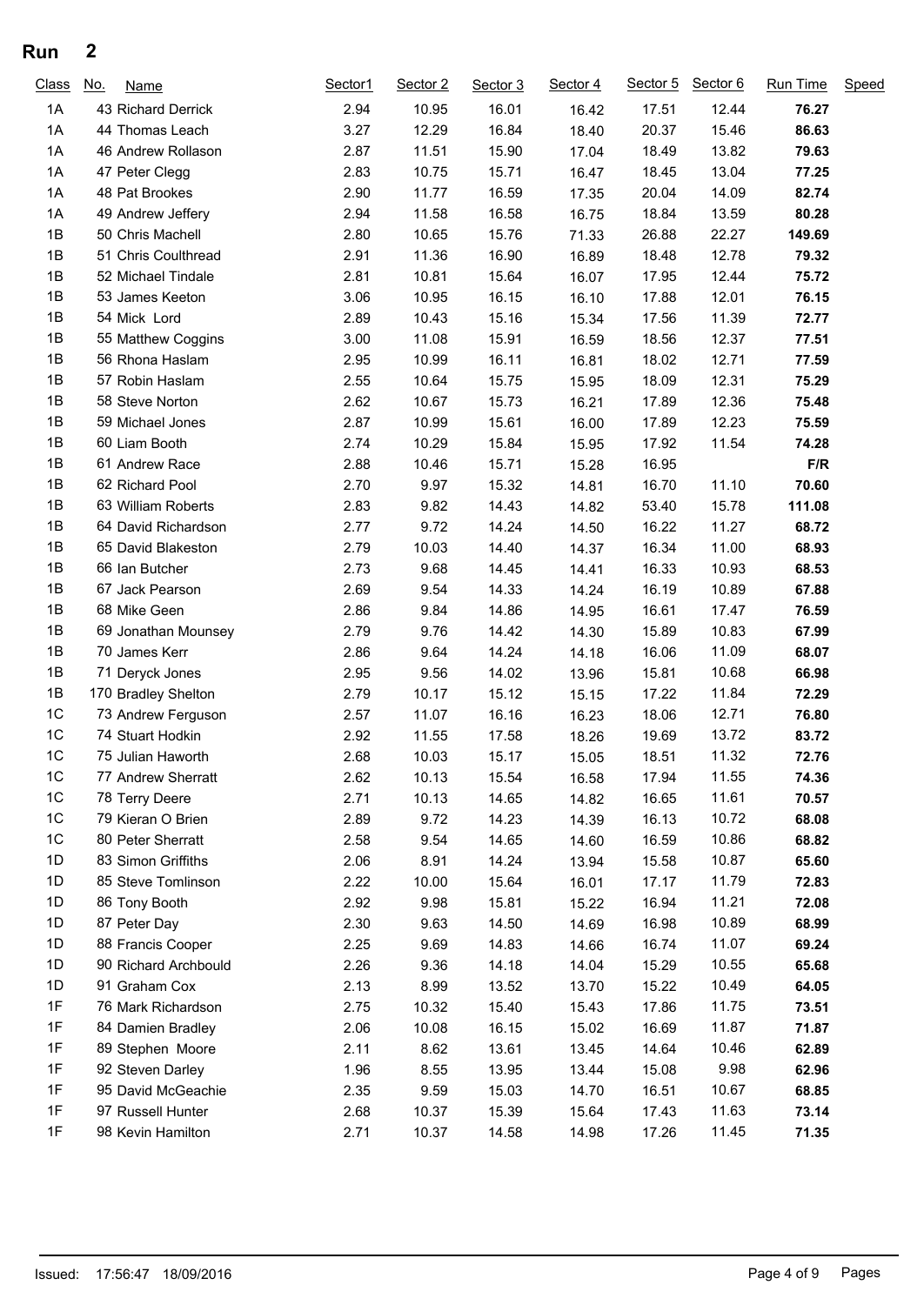| 1F | 99 Martin Rowe           | 2.62 | 9.61  | 14.03          | 14.34 | 16.02 | 10.78 | 67.40      |
|----|--------------------------|------|-------|----------------|-------|-------|-------|------------|
| 1F | 100 Roger Fish           | 2.55 | 9.66  | 14.33          | 14.36 | 16.23 | 11.32 | 68.45      |
| 1F | 101 Ronnie MacGregor     | 2.69 | 9.49  |                |       | 16.09 | 10.74 | 67.58      |
| 2A | 106 Chris Bradley        | 3.42 | 11.08 | 14.15          | 14.42 | 17.48 | 12.25 | 75.30      |
| 2A | 107 Leon Franks          | 2.60 | 9.30  | 15.47<br>13.63 | 15.60 | 15.64 | 10.54 | 65.69      |
| 2A |                          |      |       |                | 13.98 |       | 10.72 |            |
|    | 108 Simon Medley         | 2.55 | 9.54  | 13.97          | 14.03 | 15.60 |       | 66.41      |
| 2A | 109 Daniel Hollis        | 2.50 | 9.38  | 13.57          | 13.53 | 15.27 | 10.02 | 64.27      |
| 2A | 110 Michael Bellerby     | 2.56 | 9.02  | 13.16          | 13.09 | 14.90 | 9.96  | 62.69      |
| 2B | 115 David Leach          | 2.64 | 10.41 | 16.40          | 15.76 | 16.94 | 11.75 | 73.90      |
| 2B | 116 Terry Marshall       | 2.56 | 9.92  | 14.28          | 14.69 | 16.02 | 11.21 | 68.68      |
| 2B | 117 Richard Vale         | 2.55 | 9.33  | 13.77          | 13.88 | 15.25 | 10.28 | 65.06      |
| 2B | 118 Derek Leetham        | 2.55 | 8.89  | 13.29          | 13.32 | 15.16 | 10.17 | 63.38      |
| 2B | 816 Richard Palmer       | 2.75 | 9.60  | 13.97          | 14.07 | 15.46 | 10.27 | 66.12      |
| 2E | 122 Pete Gabbatiss       | 2.40 | 10.39 | 15.41          | 15.43 | 16.43 | 11.72 | 71.78      |
| 2E | 123 Phillip Wood         | 2.66 | 10.36 | 15.69          | 15.36 | 17.78 | 12.72 | 74.57      |
| 2E | 124 Chris Brooks         | 2.40 | 9.45  | 13.85          | 14.29 | 15.74 | 10.51 | 66.24      |
| 3A | 129 Jonathan North       | 2.90 | 10.28 | 15.49          | 16.34 | 17.30 | 12.38 | 74.69      |
| 3A | 130 Roy Bolderson        | 2.57 | 9.87  | 15.23          | 15.23 | 16.75 | 11.41 | 71.06      |
| 3B | 133 Dean Maddock         | 2.84 | 9.67  | 14.32          | 14.33 | 15.93 | 11.15 | 68.24      |
| 3B | 134 Neil Brogden         | 2.69 | 9.72  | 14.83          | 14.69 | 16.16 | 10.80 | 68.89      |
| 3B | 135 David Purdy          | 2.96 | 9.91  | 14.55          | 14.49 | 16.49 | 10.92 | 69.32      |
| 3B | 136 Karl Stevens         | 2.51 | 9.07  | 13.40          | 13.74 | 15.23 | 10.67 | 64.62      |
| 3B | 137 Paul Nutter          | 2.46 | 9.36  | 13.34          | 14.30 | 17.90 | 10.31 | 67.67      |
| 3B | 138 Jeremy Nolan         | 2.80 | 9.72  | 14.25          | 14.04 | 36.75 | 18.04 | 95.60      |
| 3B | 139 Edd Powley           | 2.65 | 9.79  | 14.31          | 14.83 | 16.54 | 11.24 | 69.36      |
| 3B | 140 Steve Bailey         | 2.47 | 8.85  | 13.41          | 13.29 | 14.80 | 9.81  | 62.63      |
| 3B | 141 Paul Martin          | 2.47 | 8.77  | 12.88          | 13.13 | 15.41 | 9.80  | 62.46      |
| 3B | 142 Tracey Taylor West   | 2.31 | 9.10  | 13.14          | 13.03 | 14.88 | 9.89  | 62.35      |
| 3B | 143 Sarah Bosworth       | 2.17 | 8.73  | 12.96          | 12.74 | 14.62 | 9.72  | 60.94      |
| 3C | 145 Guy Corner           | 2.74 | 9.39  | 14.08          | 13.89 | 15.43 | 10.84 | 66.37      |
| 3C | 147 Rob Attwood          | 1.98 | 8.56  | 15.71          | 93.12 |       |       | <b>DNF</b> |
| 3C | 149 Joe Cross            | 1.98 | 8.51  | 13.63          | 13.60 | 14.50 | 9.64  | 61.86      |
| 3F | 152 Mick Dent            | 2.43 | 8.70  | 13.05          | 12.73 | 14.27 | 9.65  | 60.83      |
| 3F | 154 Chris Boyd           | 2.25 | 8.56  | 13.42          | 13.14 | 14.53 | 9.67  | 61.57      |
| 3F | 155 Andrew Steel         | 2.57 | 8.80  | 13.13          | 12.74 | 14.51 | 9.41  | 61.16      |
| 3F | 156 Richard Cartledge    | 2.90 | 9.52  | 13.77          | 13.75 | 15.44 | 10.40 | 65.78      |
| 3F | 157 Harry Moody          | 2.44 | 8.79  | 13.37          | 13.27 | 14.72 | 9.91  | 62.50      |
| 3F | 158 Robert Bellerby      | 2.50 | 8.51  | 13.23          | 12.70 | 13.90 | 9.50  | 60.34      |
| 3G | 163 Les Golding          | 2.46 | 9.57  | 13.77          | 13.59 | 14.96 | 10.11 | 64.46      |
| 3G | 164 Geoff Hill           | 3.00 | 10.42 | 15.35          | 15.37 | 17.31 | 11.44 | 72.89      |
| 3G | 165 Graham Denholm       | 2.89 | 9.18  | 13.67          | 13.87 | 14.79 | 9.83  | 64.23      |
| 3G | 862 Darren Coleman       | 2.49 | 8.97  | 12.95          | 12.96 | 14.50 | 9.57  | 61.44      |
| 4A | 169 Philip Ducker        | 2.15 | 8.78  | 12.72          | 12.97 | 14.52 | 10.13 | 61.27      |
| 4A | 171 Steven Wright        | 2.48 | 10.20 | 15.01          | 15.75 | 17.36 | 12.17 | 72.97      |
| 4A | 172 David MacFarlane     | 2.33 | 8.57  | 13.11          | 13.22 | 14.53 | 9.74  | 61.50      |
| 4A | 173 John Prickett        | 2.37 | 7.98  | 12.37          | 12.30 | 13.62 | 9.59  | 58.23      |
| 4A | 174 Ben Lovell           | 2.27 | 8.18  | 11.85          | 11.82 | 13.08 |       | <b>DNF</b> |
| 4A | 869 Colin Ducker         | 2.31 | 8.84  | 13.19          | 13.22 | 14.56 | 10.09 | 62.21      |
| 5A | 178 Thomas Vaughan       | 2.28 | 8.78  | 13.75          | 12.99 | 14.75 | 9.30  | 61.85      |
| 5A | 179 Eve Whitehead        | 2.66 | 8.85  | 13.12          | 13.11 | 14.63 | 10.11 | 62.48      |
| 5A | 180 Stephen Gamble       | 2.47 | 8.87  | 13.22          | 13.29 | 15.22 | 10.09 | 63.16      |
| 5A | 181 David Tatham         | 2.20 | 8.39  | 12.30          | 12.40 | 13.70 | 9.41  | 58.40      |
| 5A | 182 Chris Thurgar Dawson | 2.34 | 8.30  | 12.28          | 12.19 | 13.24 |       | <b>DNF</b> |
|    |                          |      |       |                |       |       |       |            |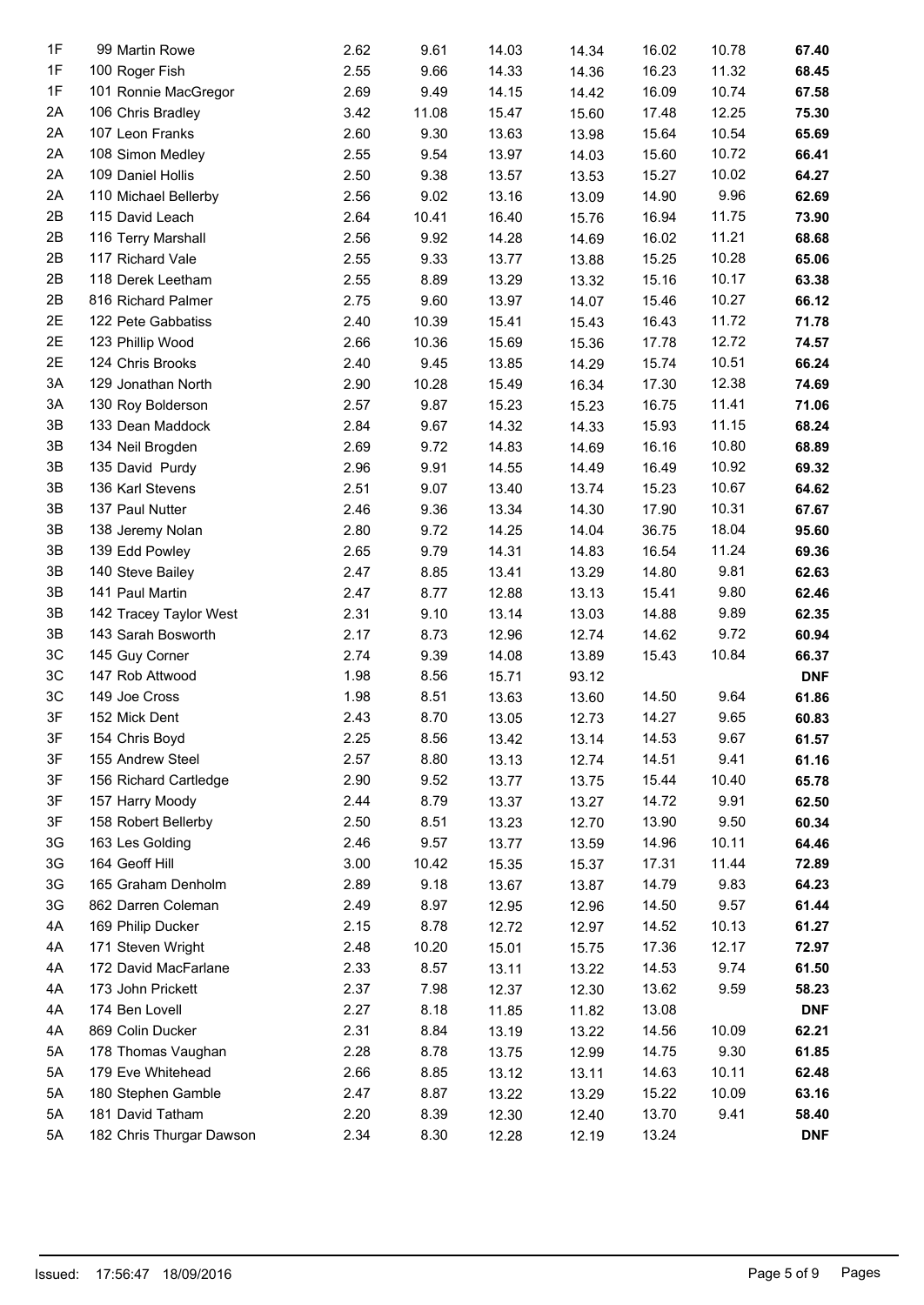| 5A  | 183 John Stockley      | 2.28 | 7.97  | 12.23 | 12.11 | 13.42 | 9.31  | 57.32      |  |
|-----|------------------------|------|-------|-------|-------|-------|-------|------------|--|
| 5A  | 184 Ed Carter          | 2.33 | 8.07  | 12.10 | 11.79 | 13.28 | 8.74  | 56.31      |  |
| 5A  | 884 Steve Carter       | 2.24 | 8.04  | 13.26 | 12.65 | 14.07 | 9.40  | 59.66      |  |
| 5B  | 188 Ben Tranter        | 2.53 | 8.97  | 12.97 | 12.97 | 14.68 | 10.00 | 62.12      |  |
| 5B  | 888 Robert Spedding    | 2.44 | 8.98  | 12.94 | 13.02 | 14.66 | 10.10 | 62.14      |  |
| 5C  | 192 Peter D Smith      | 2.41 | 7.62  | 45.23 |       |       |       | <b>DNF</b> |  |
| 5C  | 193 Morgan Jenkins     | 2.08 | 7.61  | 11.97 | 11.54 | 12.72 | 8.59  | 54.51      |  |
| 5C  | 194 Simon Ambler       | 2.32 | 8.53  | 12.53 | 12.35 | 13.78 | 9.08  | 58.59      |  |
| 5C  | 893 Amy Tomlin         | 2.09 | 7.66  | 12.07 | 12.14 | 13.28 | 9.13  | 56.37      |  |
| 5D  | 198 George Bleasdale   | 2.17 | 7.72  | 13.34 | 12.73 | 14.20 | 9.70  | 59.86      |  |
| 5D  | 199 Geoff Guille       | 2.08 | 8.21  | 12.56 | 12.01 | 13.75 | 8.99  | 57.60      |  |
| 5D  | 200 John Chacksfield   | 2.23 | 7.61  | 11.71 | 11.26 | 13.08 | 8.26  | 54.15      |  |
| 5E  | 204 Sandra Tomlin      | 2.22 | 7.82  | 12.18 | 11.48 | 13.08 | 8.49  | 55.27      |  |
| 6C  | 45 Andy Winston        | 3.41 | 12.76 | 16.48 | 18.50 | 20.65 | 15.64 | 87.44      |  |
| 6C  | 205 Carl Wattam        | 2.92 | 9.79  | 14.46 | 14.57 | 16.39 | 11.05 | 69.18      |  |
| 6C  | 206 Leon Bachelier     | 2.80 | 10.65 | 15.17 | 15.82 | 17.91 | 12.26 | 74.61      |  |
| 6C  | 207 Allan Scott        | 3.25 | 11.97 | 16.96 | 16.28 | 18.06 | 12.58 | 79.10      |  |
| 6C  | 208 Bryan Simpson      | 2.72 | 10.57 | 16.59 | 15.60 | 17.74 | 12.16 | 75.38      |  |
| 6C  | 209 Jolyon Harrison    | 2.68 | 10.61 | 15.54 | 16.03 | 17.74 | 12.60 | 75.20      |  |
| 6C  | 210 Angus Buchan       | 2.81 | 11.12 | 16.01 | 16.70 | 18.88 | 12.58 | 78.10      |  |
| 6C  | 211 Ian Peacock        | 2.62 | 10.95 | 15.96 | 16.32 | 18.17 | 12.95 | 76.97      |  |
| 6C  | 212 Steve Dennis       | 2.84 | 9.86  | 13.94 | 14.44 | 15.83 | 10.64 | 67.55      |  |
| 6C  | 213 Les Procter        | 2.64 | 10.13 | 15.28 | 15.06 | 17.14 | 11.72 | 71.97      |  |
| 6C  | 214 Jim Johnstone      | 2.78 | 10.10 | 14.84 | 14.82 | 16.47 | 11.34 | 70.35      |  |
| 15A | 17 Neil Walmsley       | 2.73 | 11.33 | 16.18 | 17.07 | 18.99 | 13.26 | 79.56      |  |
| 15A | 18 Ian Howlett         | 2.71 | 10.38 | 14.64 | 15.06 | 16.89 | 12.23 | 71.91      |  |
| 15A | 19 Helen Waddington    | 2.79 | 10.40 | 15.85 | 15.80 | 17.79 | 12.07 | 74.70      |  |
| 15A | 719 David Coulthard    | 2.80 | 10.12 | 15.12 | 15.39 | 17.41 | 11.76 | 72.60      |  |
| 15B | 24 John Wilman         | 2.76 | 10.76 | 15.77 | 15.80 | 18.15 | 12.42 | 75.66      |  |
| 15B | 25 Christopher England | 2.44 | 10.57 | 15.71 | 15.55 | 17.65 | 11.84 | 73.76      |  |
| 15C | 29 Graeme Forrester    | 2.69 | 10.48 | 19.75 | 16.42 | 17.68 | 12.28 | 79.30      |  |
| 15C | 30 Nick Walker         | 3.25 | 11.49 | 17.53 | 18.23 | 20.23 | 14.07 | 84.80      |  |
| 15C | 31 Richard Watkinson   | 2.52 | 9.63  | 14.22 | 14.07 | 15.83 | 11.03 | 67.30      |  |
| 32  | 36 Liz Owler           | 3.21 | 16.90 | 22.14 | 21.69 | 25.05 | 16.80 | 105.79     |  |
| 32  | 37 Andy Owler          | 2.61 | 12.39 | 16.73 | 17.40 | 19.57 | 13.33 | 82.03      |  |
| 32  | 38 Sheridan Bell       | 2.73 | 10.93 | 15.88 | 16.32 | 17.95 | 13.30 | 77.11      |  |
| 32  | 39 Johnny Hulme        | 2.62 | 10.34 | 15.62 | 15.22 | 19.38 | 12.15 | 75.33      |  |
| 32  | 41 Jon Williams        | 2.73 | 10.03 | 15.07 | 15.05 | 16.80 | 11.60 | 71.28      |  |
| 32  | 42 Bob Gibson          | 2.42 | 9.85  | 13.90 | 13.93 | 15.81 | 11.12 | 67.03      |  |
|     |                        |      |       |       |       |       |       |            |  |

## **Run 3**

| Class | <u>No.</u> | <b>Name</b>         | Sector1 | Sector 2 | Sector 3 | Sector 4 | Sector 5 | Sector 6 | <b>Run Time</b> | Speed |
|-------|------------|---------------------|---------|----------|----------|----------|----------|----------|-----------------|-------|
| 1A    |            | 43 Richard Derrick  | 2.98    | 11.37    | 16.35    | 16.70    | 17.97    | 12.65    | 78.02           |       |
| 1A    |            | 44 Thomas Leach     | 3.23    | 12.27    | 16.79    | 18.62    | 20.53    | 15.21    | 86.65           |       |
| 1A    |            | 46 Andrew Rollason  | 2.88    | 11.59    | 16.15    | 16.75    | 18.47    | 13.60    | 79.44           |       |
| 1A    |            | 47 Peter Clegg      | 2.84    | 10.85    | 15.65    | 16.02    | 18.03    | 12.58    | 75.97           |       |
| 1A    |            | 48 Pat Brookes      | 2.92    | 11.67    | 16.92    | 17.39    | 19.85    | 14.35    | 83.10           |       |
| 1A    |            | 49 Andrew Jeffery   | 2.93    | 11.83    | 16.58    | 16.62    | 19.50    | 13.39    | 80.85           |       |
| 1B    |            | 50 Chris Machell    | 2.82    | 10.92    | 15.89    | 15.86    | 18.44    | 17.63    | 81.56           |       |
| 1B    |            | 51 Chris Coulthread | 3.10    | 11.57    | 16.51    | 16.60    | 18.57    | 13.05    | 79.40           |       |
| 1B    |            | 52 Michael Tindale  | 2.74    | 10.75    | 16.11    | 15.93    | 17.75    | 16.34    | 79.62           |       |
| 1B    |            | 54 Mick Lord        | 3.03    | 10.33    | 15.55    | 15.56    | 17.47    | 11.52    | 73.46           |       |
|       |            |                     |         |          |          |          |          |          |                 |       |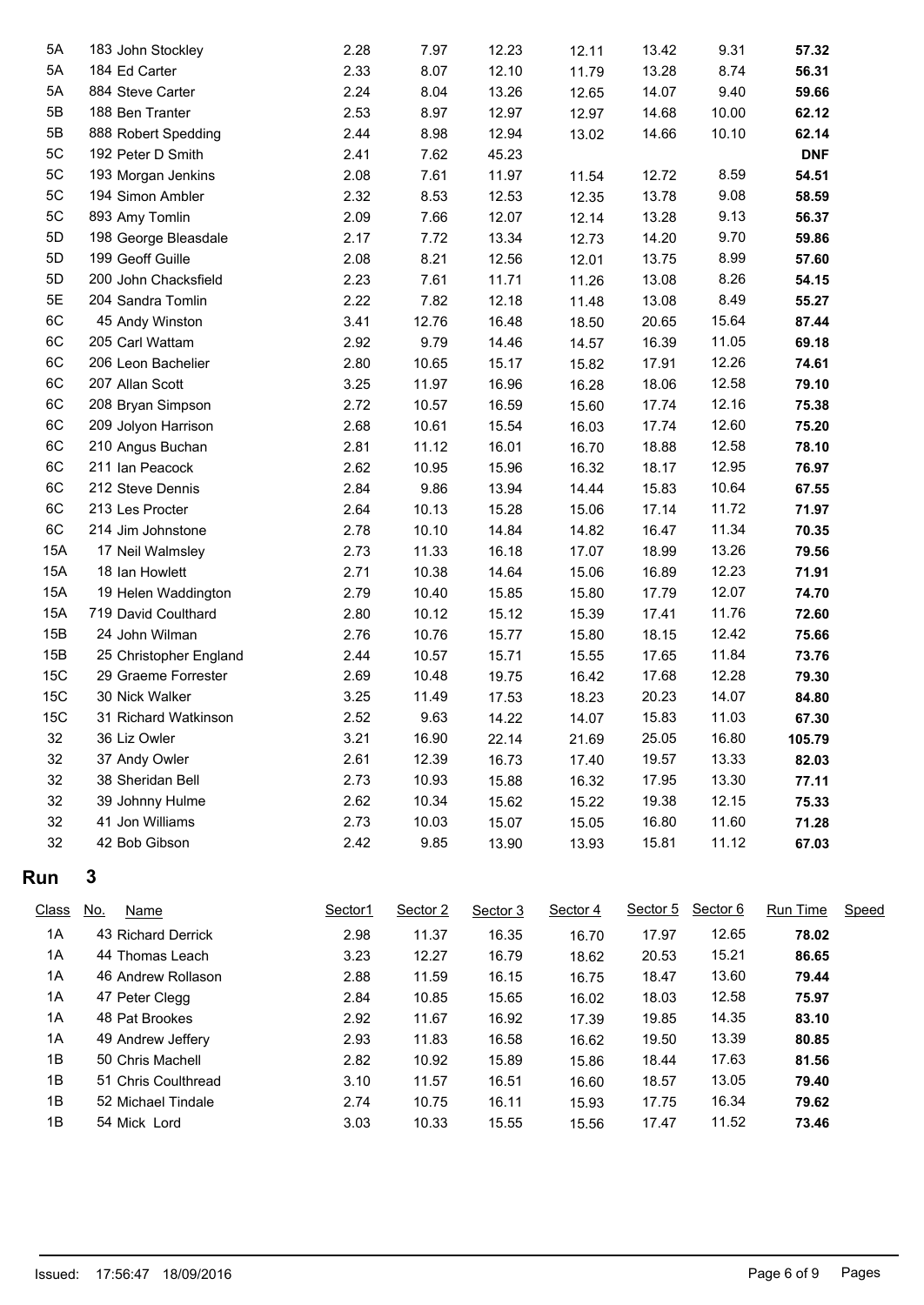| 1B             | 55 Matthew Coggins   | 2.96 | 11.11 | 16.00 | 16.58 | 18.60 | 12.46 | 77.71      |
|----------------|----------------------|------|-------|-------|-------|-------|-------|------------|
| 1B             | 56 Rhona Haslam      | 2.84 | 10.93 | 16.34 | 16.00 | 18.48 | 12.79 | 77.38      |
| 1B             | 57 Robin Haslam      | 2.57 | 10.62 | 16.59 | 15.71 | 18.51 | 12.30 | 76.30      |
| 1B             | 58 Steve Norton      | 2.48 | 10.75 | 15.98 | 16.97 | 17.93 | 12.26 | 76.37      |
| 1B             | 59 Michael Jones     | 2.90 | 10.96 | 15.56 | 15.77 | 17.78 | 12.27 | 75.24      |
| 1B             | 60 Liam Booth        | 2.81 | 10.51 | 16.36 | 16.11 | 17.92 | 11.89 | 75.60      |
| 1B             | 61 Andrew Race       | 2.89 | 10.45 | 15.61 | 15.19 | 16.95 | 11.76 | 72.85      |
| 1B             | 62 Richard Pool      | 2.49 | 10.22 | 15.00 | 14.63 | 16.57 | 11.17 | 70.08      |
| 1B             | 63 William Roberts   | 2.83 | 9.99  | 14.55 | 14.69 | 16.64 | 11.37 | 70.07      |
| 1B             | 64 David Richardson  | 2.93 | 9.80  | 14.32 | 14.35 | 16.42 | 11.56 | 69.38      |
| 1B             | 65 David Blakeston   | 2.71 | 9.91  | 14.87 | 14.49 | 16.44 | 11.20 | 69.62      |
| 1B             | 66 Ian Butcher       | 2.76 | 9.65  | 14.38 | 14.70 | 16.16 | 10.82 | 68.47      |
| 1B             | 67 Jack Pearson      | 2.72 | 9.50  | 14.15 | 14.40 | 16.34 | 11.01 | 68.12      |
| 1B             | 68 Mike Geen         | 2.85 | 9.89  | 14.88 | 14.92 | 16.54 | 11.32 | 70.40      |
| 1B             | 69 Jonathan Mounsey  | 2.87 | 9.87  | 14.37 | 14.61 | 15.85 | 12.21 | 69.78      |
| 1B             | 70 James Kerr        | 2.91 | 9.68  | 14.26 | 14.26 | 15.97 | 10.78 | 67.86      |
| 1B             | 71 Deryck Jones      | 3.07 | 9.43  | 14.14 | 13.96 | 15.74 | 10.55 | 66.89      |
| 1B             | 170 Bradley Shelton  | 2.75 | 10.03 | 14.99 | 15.22 | 17.00 |       | F/R        |
| 1C             | 74 Stuart Hodkin     | 2.93 | 11.74 | 17.31 | 18.76 | 20.54 | 14.77 | 86.05      |
| $1C$           | 75 Julian Haworth    | 2.68 | 9.97  | 15.46 | 15.03 | 16.98 | 11.46 | 71.58      |
| 1C             | 77 Andrew Sherratt   | 2.70 | 10.59 | 15.64 | 15.24 | 17.39 | 12.04 | 73.60      |
| 1C             | 78 Terry Deere       | 2.74 | 10.24 | 14.85 | 14.95 | 16.70 | 11.42 | 70.90      |
| 1C             | 79 Kieran O Brien    | 2.92 | 9.73  | 14.22 | 14.23 | 16.13 | 10.77 | 68.00      |
| 1 <sup>C</sup> | 80 Peter Sherratt    | 2.69 | 9.50  | 14.26 | 14.44 | 16.57 | 10.93 | 68.39      |
| 1D             | 83 Simon Griffiths   | 2.13 | 8.98  | 14.20 | 13.98 | 15.92 | 10.48 | 65.69      |
| 1D             | 85 Steve Tomlinson   | 2.18 | 9.99  | 15.41 |       | 17.18 | 11.66 | 71.93      |
|                |                      |      |       |       | 15.51 |       |       |            |
| 1D             | 86 Tony Booth        | 2.63 | 10.01 | 15.66 | 15.02 | 16.98 | 11.36 | 71.66      |
| 1D             | 87 Peter Day         | 2.37 | 9.69  | 14.65 | 14.69 | 16.26 | 11.06 | 68.72      |
| 1D             | 88 Francis Cooper    | 2.26 | 9.87  | 14.48 | 14.51 | 16.87 | 11.23 | 69.22      |
| 1D             | 90 Richard Archbould | 2.16 | 9.12  | 13.94 | 14.05 | 15.35 | 10.43 | 65.05      |
| 1D             | 91 Graham Cox        | 2.10 | 8.88  | 13.64 | 13.99 | 15.18 | 10.35 | 64.14      |
| 1F             | 76 Mark Richardson   | 2.96 | 10.82 | 15.64 | 15.82 | 17.89 | 12.39 | 75.52      |
| 1F             | 84 Damien Bradley    | 2.06 | 9.65  | 14.61 | 14.59 | 16.49 | 11.49 | 68.89      |
| 1F             | 89 Stephen Moore     | 2.07 | 8.75  | 13.65 | 13.21 | 14.76 |       | R/F        |
| 1F             | 92 Steven Darley     | 1.96 | 8.59  | 13.38 | 13.53 | 15.04 | 10.13 | 62.63      |
| 1F             | 95 David McGeachie   | 2.42 | 9.90  | 14.82 | 15.29 | 17.12 | 11.32 | 70.87      |
| 1F             | 97 Russell Hunter    | 2.73 | 10.35 | 15.57 | 15.85 | 17.43 | 11.73 | 73.66      |
| 1F             | 98 Kevin Hamilton    | 2.77 | 10.40 | 14.78 | 15.08 | 17.52 | 11.66 | 72.21      |
| 1F             | 99 Martin Rowe       | 2.56 | 9.59  | 14.00 | 14.28 | 15.83 | 10.73 | 66.99      |
| 1F             | 100 Roger Fish       | 2.52 | 9.41  | 14.41 | 14.73 | 16.57 | 11.13 | 68.77      |
| 1F             | 101 Ronnie MacGregor | 2.72 | 9.50  | 14.12 | 14.35 | 16.31 |       | <b>DNF</b> |
| 2A             | 106 Chris Bradley    | 2.85 | 10.79 | 15.14 | 15.13 | 17.41 | 12.06 | 73.38      |
| 2A             | 107 Leon Franks      | 2.67 | 9.42  | 13.65 | 13.90 | 15.49 | 10.51 | 65.64      |
| 2A             | 108 Simon Medley     | 2.62 | 9.57  | 13.67 | 13.99 | 15.68 | 10.76 | 66.29      |
| 2A             | 109 Daniel Hollis    | 2.47 | 9.46  | 13.76 | 13.62 | 15.37 | 10.13 | 64.81      |
| 2A             | 110 Michael Bellerby | 2.63 | 8.99  | 13.35 | 13.10 | 14.74 | 9.85  | 62.66      |
| 2B             | 115 David Leach      | 2.73 | 10.58 | 15.39 | 15.25 | 16.93 | 11.96 | 72.84      |
| 2B             | 116 Terry Marshall   | 2.67 | 10.01 | 14.52 | 14.76 | 15.84 | 11.27 | 69.07      |
| 2B             | 117 Richard Vale     | 2.66 | 9.33  | 13.49 | 13.61 | 15.10 | 9.95  | 64.14      |
| 2B             | 118 Derek Leetham    | 2.64 | 8.97  | 13.12 | 13.52 | 15.17 | 10.10 | 63.52      |
| 2B             | 816 Richard Palmer   | 2.72 | 9.55  | 14.13 | 13.87 | 15.78 | 10.62 | 66.67      |
| 2E             | 122 Pete Gabbatiss   | 2.59 | 10.05 | 15.14 | 15.71 | 17.08 | 12.09 | 72.66      |
| 2E             | 124 Chris Brooks     |      |       | 14.37 | 13.88 | 15.86 | 10.66 | 66.64      |
|                |                      |      |       |       |       |       |       |            |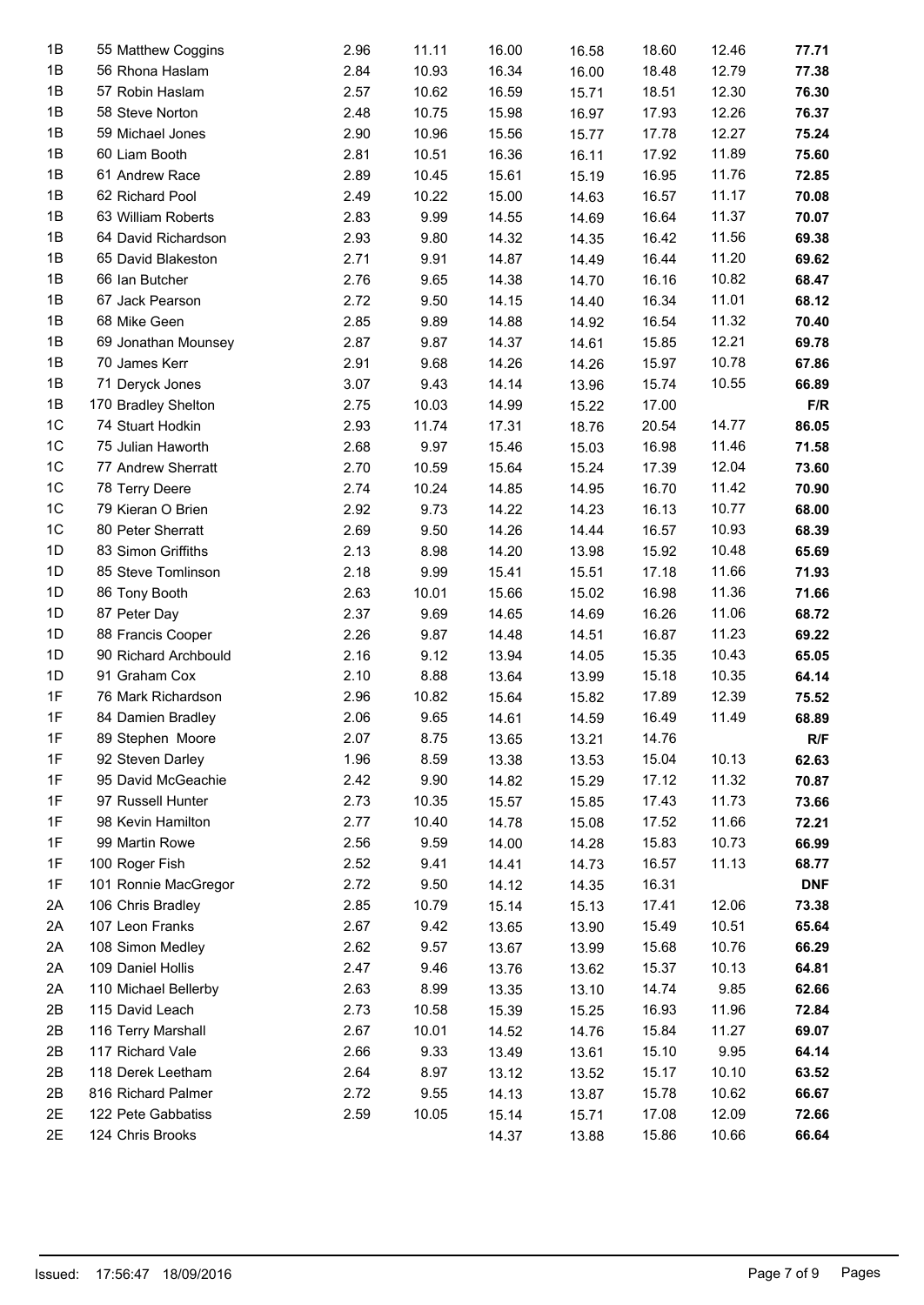| 3A | 129 Jonathan North     | 3.04 | 10.37 | 15.36 | 15.63 | 16.79 | 12.05 | 73.24      |
|----|------------------------|------|-------|-------|-------|-------|-------|------------|
| 3A | 130 Roy Bolderson      | 2.56 | 10.05 | 15.03 | 14.81 | 17.26 | 11.39 | 71.10      |
| 3B | 133 Dean Maddock       | 2.88 | 9.51  | 13.76 | 14.49 | 15.73 | 10.84 | 67.21      |
| 3B | 134 Neil Brogden       | 2.79 | 9.69  | 14.68 | 14.35 | 16.22 | 10.73 | 68.46      |
| 3B | 135 David Purdy        | 3.08 | 9.86  | 14.32 | 14.50 | 17.20 | 10.86 | 69.82      |
| 3B | 136 Karl Stevens       | 2.60 | 9.08  | 13.49 | 13.88 | 15.21 | 10.84 | 65.10      |
| 3B | 137 Paul Nutter        | 2.83 | 10.15 | 13.56 | 13.95 | 15.39 | 10.36 | 66.24      |
| 3B | 138 Jeremy Nolan       | 2.88 | 9.84  | 14.52 | 30.90 | 24.43 | 17.22 | 99.79      |
| 3B | 139 Edd Powley         | 2.72 | 9.71  | 14.00 | 14.62 | 16.48 | 11.14 | 68.67      |
| 3B | 140 Steve Bailey       | 2.48 | 9.00  | 13.46 | 13.18 | 14.72 | 10.32 | 63.16      |
| 3B | 141 Paul Martin        | 2.49 | 8.94  | 13.13 | 13.17 | 15.08 | 10.00 | 62.81      |
| 3B | 142 Tracey Taylor West | 2.28 | 8.66  | 13.24 | 13.02 | 14.73 | 9.85  | 61.78      |
| 3B | 143 Sarah Bosworth     | 2.30 | 8.76  | 12.93 | 12.89 | 14.74 | 9.87  | 61.49      |
| 3C | 145 Guy Corner         | 2.98 | 9.40  | 14.18 | 13.98 | 16.14 | 10.69 | 67.37      |
| 3C | 149 Joe Cross          | 2.07 | 8.48  | 13.37 | 13.17 | 14.40 |       | <b>DNF</b> |
| 3F | 152 Mick Dent          | 2.27 | 8.71  | 12.94 | 12.80 | 14.31 | 9.69  | 60.72      |
| 3F | 154 Chris Boyd         | 2.53 | 8.71  | 13.06 | 13.21 | 14.39 | 9.49  | 61.39      |
| 3F | 155 Andrew Steel       | 2.57 | 8.96  | 13.59 | 13.06 | 14.83 | 9.71  | 62.72      |
| 3F | 156 Richard Cartledge  | 2.63 | 9.29  | 13.51 | 13.71 | 15.53 | 15.37 | 70.04      |
| 3F | 157 Harry Moody        | 2.51 | 9.11  | 13.39 | 13.81 | 15.51 | 10.39 | 64.72      |
| 3F | 158 Robert Bellerby    | 2.46 | 8.60  | 12.96 | 12.68 | 14.28 | 9.54  | 60.52      |
| 3G | 163 Les Golding        | 2.46 | 9.62  | 13.82 | 13.56 | 15.52 | 10.31 | 65.29      |
| 3G | 165 Graham Denholm     | 2.62 | 9.34  | 13.48 | 13.86 | 15.37 | 10.13 | 64.80      |
| 4A | 169 Philip Ducker      | 2.28 | 8.64  | 12.70 | 13.28 | 13.98 | 9.91  | 60.79      |
| 4A | 171 Steven Wright      | 2.63 | 10.53 | 15.22 | 15.70 | 17.12 | 12.17 | 73.37      |
| 4A | 172 David MacFarlane   | 2.46 | 8.60  | 13.19 | 13.35 | 14.71 | 9.92  | 62.23      |
| 4A | 173 John Prickett      | 2.46 | 8.16  | 12.14 | 12.28 | 13.35 | 9.23  | 57.62      |
| 4A | 174 Ben Lovell         | 2.65 | 8.17  | 11.86 | 11.87 | 13.12 | 8.70  | 56.37      |
| 4A | 869 Colin Ducker       | 2.37 | 8.95  | 13.18 | 13.29 | 15.37 | 10.12 | 63.28      |
| 5A | 178 Thomas Vaughan     | 2.54 | 8.73  | 13.75 | 13.19 | 14.29 | 9.64  | 62.14      |
| 5A | 179 Eve Whitehead      | 2.59 | 8.88  | 12.96 | 13.24 | 14.14 | 9.93  | 61.74      |
| 5A | 180 Stephen Gamble     | 2.66 | 9.10  | 12.97 | 13.48 | 15.19 | 10.17 | 63.57      |
| 5A | 181 David Tatham       | 2.31 | 8.58  | 12.82 | 12.53 | 13.67 | 9.27  | 59.18      |
| 5A | 183 John Stockley      | 2.58 | 7.89  | 12.06 | 12.17 | 13.36 | 9.80  | 57.86      |
| 5A | 184 Ed Carter          | 2.36 | 8.12  | 11.87 | 11.89 | 13.28 | 8.86  | 56.38      |
| 5A | 884 Steve Carter       | 2.36 | 8.07  | 12.68 | 12.32 | 13.84 | 9.12  | 58.39      |
| 5B | 188 Ben Tranter        | 2.63 | 9.13  | 12.99 | 13.15 | 14.79 | 10.24 | 62.93      |
| 5B | 888 Robert Spedding    | 2.62 | 9.03  | 13.23 | 13.21 | 15.35 | 10.09 | 63.53      |
| 5C | 193 Morgan Jenkins     | 2.16 | 7.84  | 11.83 | 11.32 | 13.05 | 8.54  | 54.74      |
| 5C | 893 Amy Tomlin         | 2.18 | 7.87  | 12.25 | 12.08 | 13.48 | 9.10  | 56.96      |
| 5D | 198 George Bleasdale   | 2.39 | 8.02  | 13.36 | 12.80 | 14.51 | 9.63  | 60.71      |
| 5D | 199 Geoff Guille       | 2.27 | 8.27  | 12.53 | 12.27 | 13.69 | 8.99  | 58.02      |
| 5D | 200 John Chacksfield   | 2.33 | 7.36  | 11.59 | 11.35 | 13.09 | 8.33  | 54.05      |
| 5E | 204 Sandra Tomlin      | 2.37 | 7.70  | 12.23 | 11.77 | 13.30 | 8.56  | 55.93      |
| 6C | 45 Andy Winston        | 4.35 | 12.61 | 16.85 | 18.41 | 19.51 | 14.40 | 86.13      |
| 6C | 205 Carl Wattam        | 3.03 | 9.93  | 14.64 | 14.69 | 16.58 | 11.10 | 69.97      |
| 6C | 207 Allan Scott        | 3.22 | 12.30 | 17.20 | 16.92 | 18.22 | 12.84 | 80.70      |
| 6C | 208 Bryan Simpson      | 2.83 | 10.18 | 15.85 | 16.01 | 17.62 | 12.11 | 74.60      |
| 6C | 209 Jolyon Harrison    | 2.75 | 10.74 | 15.73 | 16.29 | 18.27 | 12.52 | 76.30      |
| 6C | 210 Angus Buchan       | 2.89 | 10.91 | 15.65 |       | 18.65 | 12.57 | 77.31      |
| 6C | 211 Ian Peacock        | 2.75 | 11.02 |       | 16.64 | 18.06 | 13.01 | 77.28      |
| 6C |                        | 2.76 | 9.85  | 15.97 | 16.47 |       |       |            |
| 6C | 212 Steve Dennis       |      |       | 13.92 | 14.31 | 16.68 | 11.51 | 69.03      |
|    | 213 Les Procter        | 2.82 | 10.55 | 15.44 | 15.52 | 17.31 | 11.85 | 73.49      |